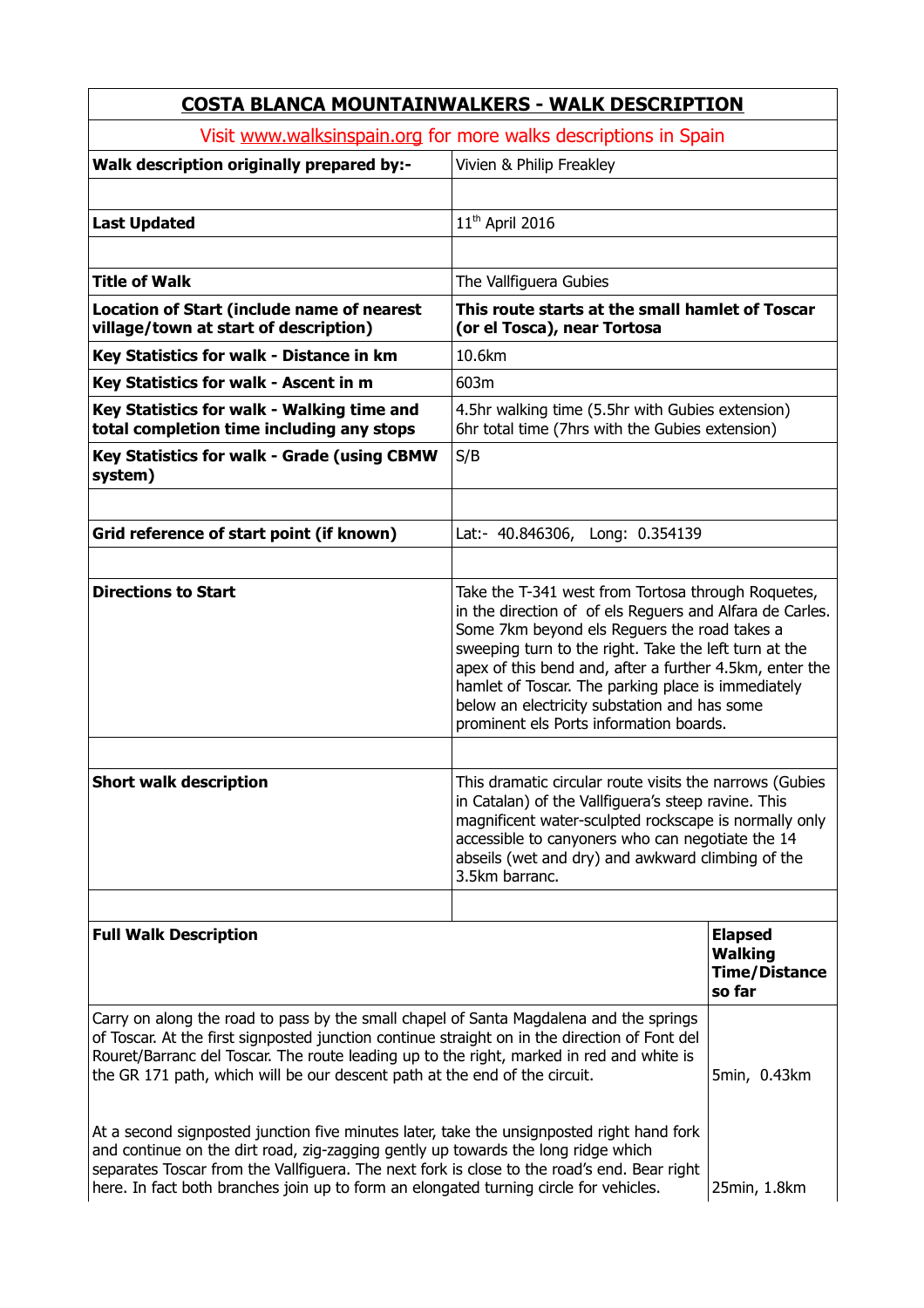| <b>COSTA BLANCA MOUNTAINWALKERS - WALK DESCRIPTION</b>                                                                                                                                                                                                                                                                                                                                                                                                                                                                           |                      |  |
|----------------------------------------------------------------------------------------------------------------------------------------------------------------------------------------------------------------------------------------------------------------------------------------------------------------------------------------------------------------------------------------------------------------------------------------------------------------------------------------------------------------------------------|----------------------|--|
| Two paths lead off from the end of the road to reach the ridge. Ignore the steeper path<br>to the right and carry straight on to rise diagonally up the hillside and reach a col which<br>gives the first view of the Vallfiguera below.                                                                                                                                                                                                                                                                                         | 40min, 2.4km         |  |
| Over the col bear right and, ignoring a path joining from the left, descend with the path<br>becoming more overgrown and steeper. Ten minutes from the col care is needed to spot<br>cairns marking a left hand bend as the path heads more determinedly downhill.                                                                                                                                                                                                                                                               | 50min. 2.8km         |  |
| The descent eases as the path bears right, ascending slightly as the barranc floor rises<br>to meet it. At the next junction take the right path to converge gradually with the<br>barranc.                                                                                                                                                                                                                                                                                                                                      | 1hr 16min,<br>3.9km  |  |
| The path disappears as it enters the barranc.                                                                                                                                                                                                                                                                                                                                                                                                                                                                                    | 1hr 30min,<br>4.3km  |  |
| Turn right to head up the barranc. The going is rugged in the barranc requiring<br>scrambles over large boulders and up small rock steps. Red paint marks indicate the<br>easiest ways through, which sometimes means leaving the barranc floor to find passages<br>on the valley side. After an enjoyably strenuous 20 minutes a flat area, the Pla de<br>Llarers, is reached where a small metal signpost indicates onward for the Gubies and left<br>for Mont Caro.                                                           | 1hr 50min,<br>4.7km  |  |
| Continuing up the barranc at this point leads into the Gubies themselves. A truly<br>spectacular diversion into the narrows, ending at a pool below the last abseil of the<br>barranc. Allow an extra hour for this excursion and the return to the junction. No GPS<br>guidance is possible or necessary here.                                                                                                                                                                                                                  |                      |  |
| To continue the walk, return to the Pla de Llarers with its small metal signpost and take<br>the path indicated for Mont Caro. This is the 'pujador'. It climbs very steeply up through<br>the wooded valley side for 15mins or so, before bearing right on an easier gradient. The<br>going is then easier as the path winds below tiers of steep cliffs on a balcony route<br>paralleling the ravine. It crosses a side barranc just below the 'Salt de Ximenot'. A<br>dramatic cliff split by a waterfall (wet weather only). | 2hrs 40min,<br>6km   |  |
| After crossing this side barranc the path rises again to cross a small col. Now care is<br>needed to locate a junction with a small path to the right, marked with a cairn. Turn<br>right here.                                                                                                                                                                                                                                                                                                                                  | 2hrs 50min,<br>6.5km |  |
| (If this right turn is missed, just continue along the main path until it descends to meet<br>the barranc at a junction with the red and white waymarked GR171. Turn right onto the<br>GR and cross the barranc. After 15mins this will reunite with the route at a flat-topped<br>outcrop.)                                                                                                                                                                                                                                     |                      |  |
| After turning right the small path descends steeply and crosses the barranc de<br>Vallfiguera once again. The crossing is just a few minutes easy scrambling upstream of<br>one of the impressive abseils used by canyoners.                                                                                                                                                                                                                                                                                                     | 3hrs, 6.7km          |  |
| A cairn marks the small path which leads up and out of the bottom of the barranc.<br>Careful route finding is needed to stay on this path which zig-zags up through thick<br>vegetation; fortunately it is well-cairned. The last few metres climb more directly up to a<br>flat-topped outcrop to join the wide and very clear GR171 which is waymarked in red<br>and white.                                                                                                                                                    | 3hrs 25min,<br>7.2km |  |
| Turn right to follow the GR171 to reach the signposted Coll de Vallfiguera.                                                                                                                                                                                                                                                                                                                                                                                                                                                      | 3hrs 40min,<br>8.5km |  |